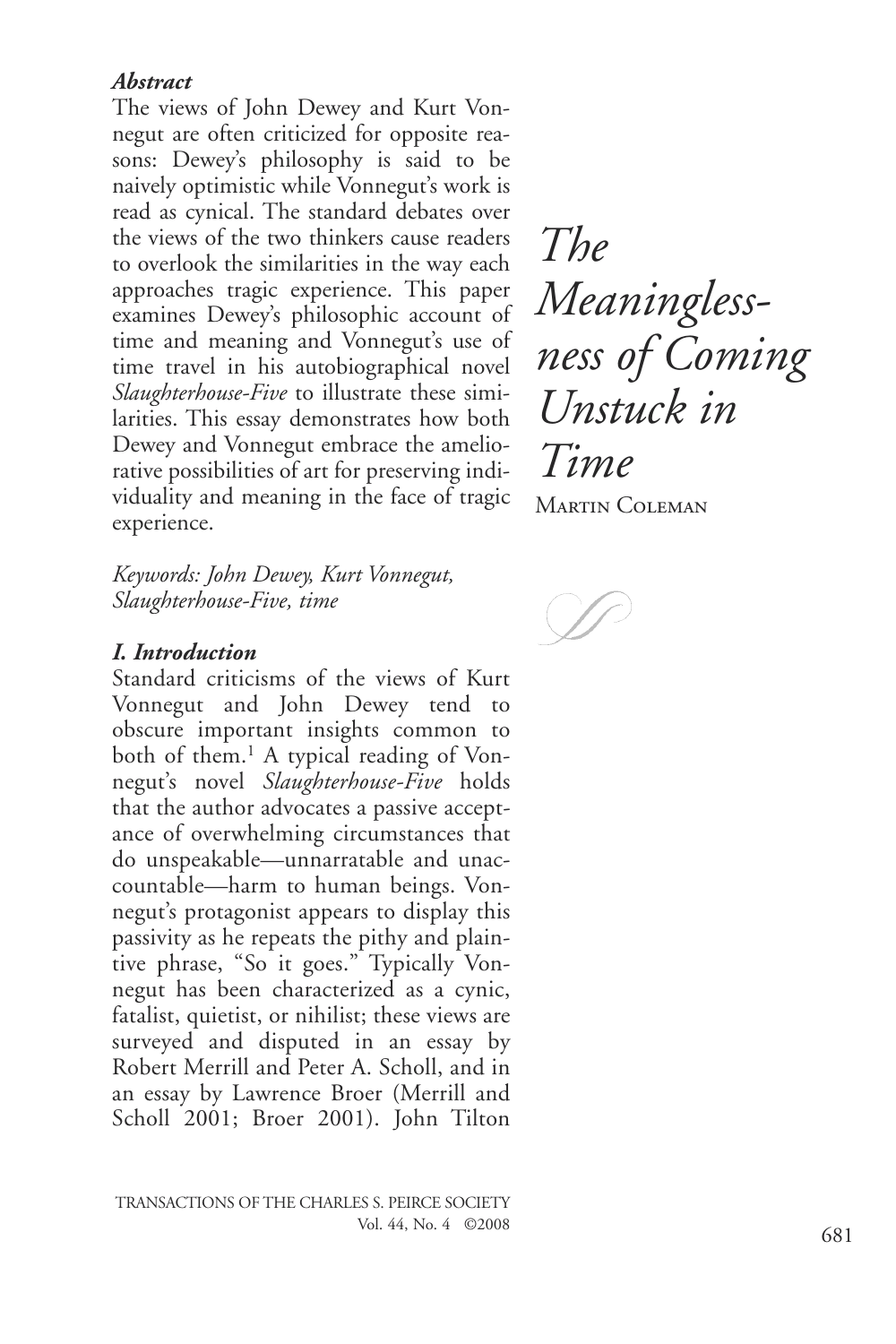considers the widespread view that Vonnegut is "a conscienceless escapist" to be "deplorable" (1977, 25).

A widespread criticism of Dewey's philosophy holds that it cannot readily acknowledge the unintelligibility of tragedy as exemplified in irreconcilably ruptured friendships or, to offer a most extreme example, systematic genocide. Dewey's faith in intelligence has been thought to blind him to the gritty reality of human suffering. For example, Cornel West and Raymond Boisvert maintain that Dewey lacks a sense of the tragic, and Boisvert invokes like-minded critics such as Randolph Bourne, Morris Raphael Cohen, and Reinhold Niebuhr (West 1999; Boisvert 1999). Donald Morse objects to Boisvert's position and cites Sidney Hook's defense of Dewey, "Pragmatism and the Tragic Sense of Life" (Morse 2001; Hook 1974). Naoko Saito attempts to move beyond this particular debate by suggesting "a new and promising possibility" in Dewey's thought for "living with the tragic" (Saito 2003, 276). In this spirit I examine the views of both Dewey and Vonnegut in hope of finding new possibilities for living with tragic experience. To accomplish this, I approach the debate about Dewey's tragic sensibilities somewhat obliquely. I use Vonnegut's work to demonstrate Dewey's theory, thereby countering the criticism directed at both writers.

I contend that Vonnegut is not a fatalist, cynic, quietist, or nihilist, and that with *Slaughterhouse-Five* he has produced a work of deep moral significance; neither is Dewey a naïve optimist lacking a grasp of the tragic. Vonnegut's and Dewey's views converge in important ways—ways that together demonstrate a way to live honestly and meaningfully in a radically contingent universe.

Vonnegut's novel, motivated by his survival of the World War II bombing of Dresden, shows that "there is nothing intelligent to say about a massacre" (1968, 19); he cannot give reasons why he survived the bombing to write about it. It is impossible that his survival could justify or redeem the enormous loss and destruction of the massacre, and that very impossibility underscores the accidental character of existence. But the accidental character of existence need not necessarily void all meaning. Jerome Klinkowitz, commenting on *Slaughterhouse-Five,* contends that Vonnegut's work demonstrates how "the human bond" can survive such an assault on meaning as a massacre (Klinkowitz 2001, 123). Dewey's attention to experience provides a philosophic account of what this might mean and further suggests that the fact of inescapable contingency need not lead to cynicism or despair.

*Slaughterhouse-Five* in fact illustrates a Deweyan way of living with tragic experience; Vonnegut's autobiographical novel about surviving genocide provides an experiential context for Dewey's philosophical writing on time, individuality, and meaning. This certainly is not to imply that Dewey himself had no experience of loss and despair. The death of his two-year-old son Morris in 1893 was, according to his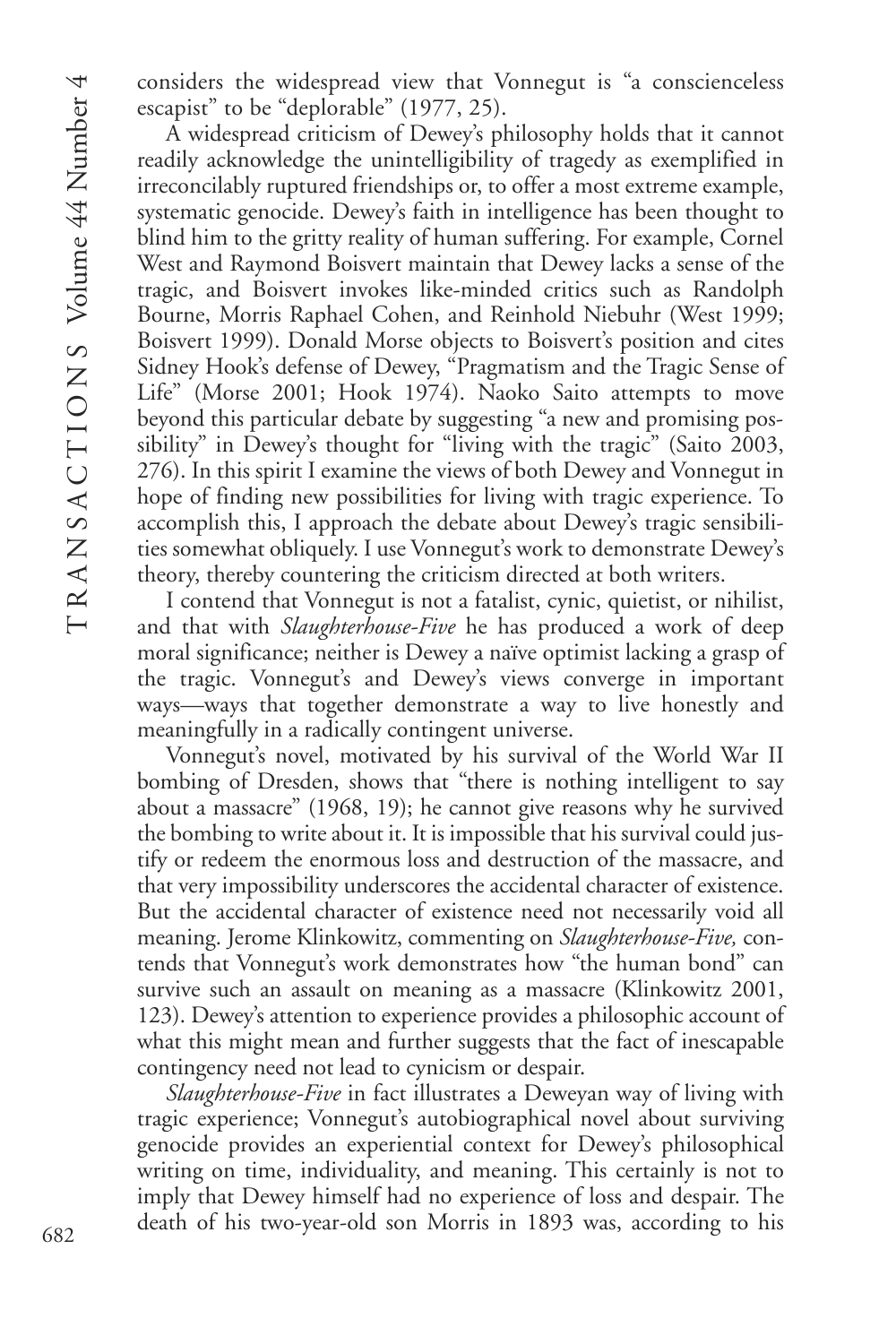daughter Jane, "a blow from which neither of his parents ever fully recovered" (Schilpp 24). In 1904, Dewey's eight-year-old son Gordon died, and, in a letter to William James, Dewey lamented that he would "never understand why [Gordon] was taken from the world"  $(1904.11.21 \,[00902])$ .<sup>2</sup> Dewey, in a letter to his wife, wrote of living with Gordon's death and "how much harder & emptier . . . it gets all the time" and admitted, "I don't know how much longer I'm going to be able to hold out."  $(1905.03.06\,[01458])$ .<sup>3</sup> In looking to Vonnegut's work, then, I am not neglecting Dewey's experience. Rather, I suggest that exploring the relation between the two writers and the two different literary forms provides breadth and depth to the views on tragedy and art expressed in the work of both.

## *II. Experience*

For Dewey, philosophical inquiry begins with concrete experience rather than *a priori* concepts, tradition, or authority. This means, "that things. . .are what they are experienced as"  $(MW 3:158)$ .<sup>4</sup> Though obviously there are existences prior to experience, there is no prior ontological realm of reality that can be accessed only through the distorting medium of experience. Dewey advocates the adoption by philosophy of the same kind of faith in experience that has been so fruitful for natural science. Experience, the starting point for natural science, can be the same for philosophy. In this way philosophy can enrich human experience rather than serve an agenda concealed in unacknowledged biases and unexamined traditional conceptions.

The adoption of a scientific approach need not entail reductionism. Experience presents actual values, hence they may be assumed "to reach down into nature, and to testify to something that belongs to nature as truly as does the mechanical structure attributed to it in physical science" (LW 1:13). When experience is taken, as it is in science, as the starting point of inquiry, experienced values will be taken as indicative of something real and significant.

Dewey's empirical approach reconceives experience itself. He contrasts a traditional conception of experience that assumes preanalyzed atoms of experience with a conception that begins with experience as it is experienced. Experience as it is experienced is both relational and disconnected. Relations are real and are not, in themselves, problematic in the way many philosophers have imagined. That is, relations are not something external to be imposed on fundamental sense data nor are they something preexisting in a universal mind.

Instead, to understand experience empirically is to understand it as a biological phenomenon. Empirically, experiencing is living; it "goes on in and because of an environing medium" (MW 10:7). Dewey writes, "the career and destiny of a living being are bound up with its interchanges with its environment, not externally but in the most intimate way" (LW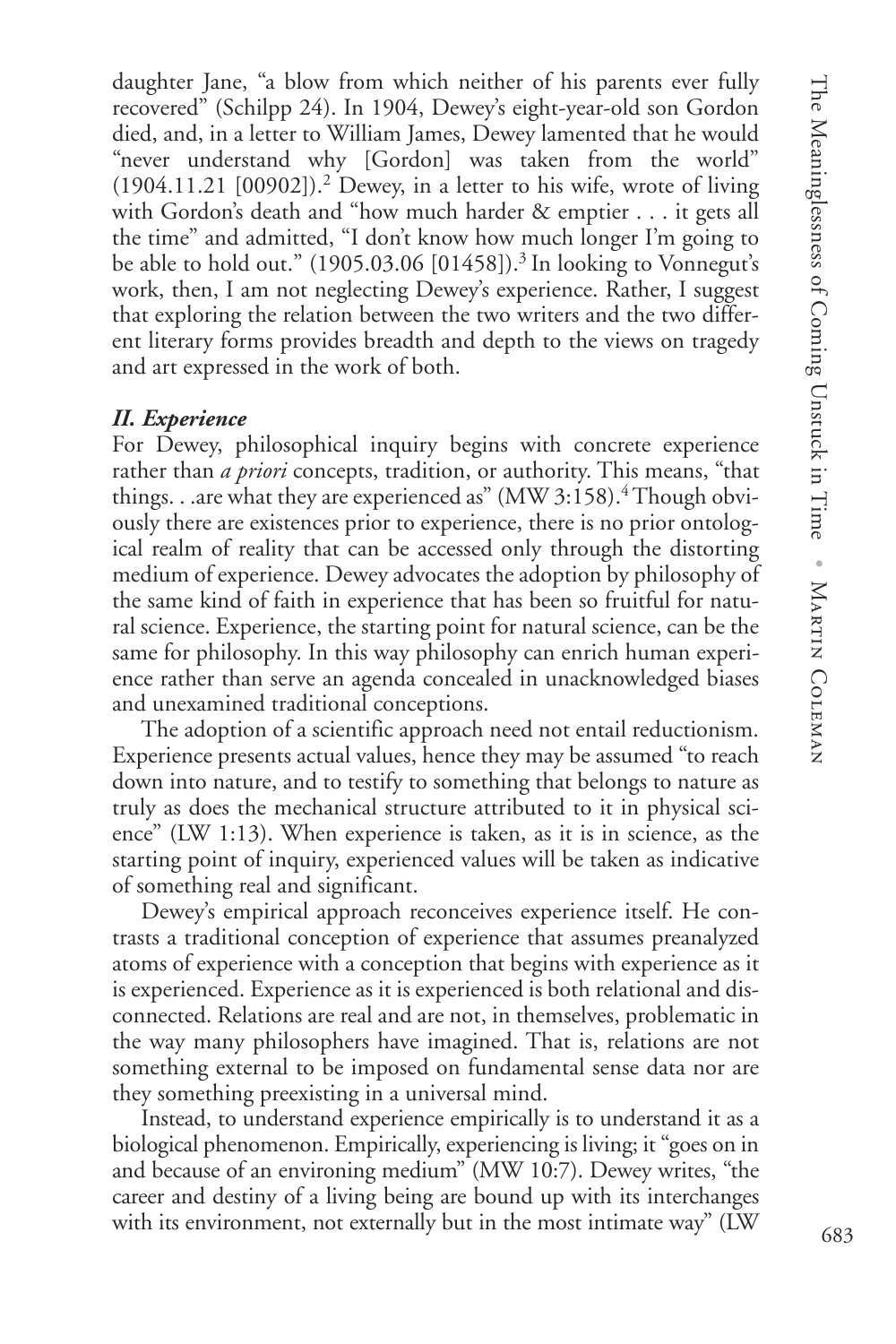10:19). Experience is an interaction of the live creature and its environment. The interaction of creature and environment is a double connection; the energies in the environment constitute the experiencing creature while the creature makes a difference in the environmental energies. Experience, then, entails being influenced by environing factors while also acting on those factors. Dewey writes, "Experience . . . is a matter of *simultaneous* doings and sufferings" (MW 10:9) or, in terms he employs in *Art as Experience*, doings and undergoings.

The task of philosophy then becomes making sense of experience rather than discovering ultimate reality. The question is not "what is reality?" or "what is really real?" but rather "what is the meaning of this particular experience?" or "what is going on here?" (MW 10:7). This is to ask: Why am I having *this* experience in *this* way? Where does this experience come from? Where does it lead, if anywhere? What possibilities are being presented? What possibilities am I ignoring?

This essay addresses experiences of time with attention to seemingly anomalous experiences of time and a related sense of meaninglessness. I think that Dewey's account explains such experiences and suggests possibilities for recovering meaningful experience. His experiential approach is one of honesty in the face of undeniably horrific overwhelming circumstances, but it also can find hope if there be any. This is seen in Dewey's treatment of time and meaning; and Vonnegut's novel, *Slaughterhouse-Five*, illustrates Dewey's ameliorative philosophy.

## *III. Unstuck in Time*

*Slaughterhouse-Five* tells the story of Billy Pilgrim, an American prisoner of war captured after the Battle of the Bulge. He is in Dresden, Germany, as a prisoner of war, on 13 February 1945, when the Allies firebomb the city, destroying it and killing thousands of people, mostly civilians. Refugees from the East fleeing the invading Russians had doubled the population of the city. Estimates of casualities have ranged from 35,000 to 200,000, but a commonly accepted figure is 135,000, a figure attributed to the Dresden Police President. Billy Pilgrim survives the attack because he works in a converted slaughterhouse making vitaminenriched syrup. When the bombing begins he takes shelter with others in a meat-locker dug out of solid rock beneath the slaughterhouse.

After the war, he returns home and lives another thirty years as a husband, father, and optometrist. He also has recurring experiences involving time travel and creatures from a planet called Tralfamadore. His story begins:

Listen:

Billy Pilgrim has come unstuck in time.

Billy has gone to sleep a senile widower and awakened on his wedding day. He has walked though a door in 1955 and come out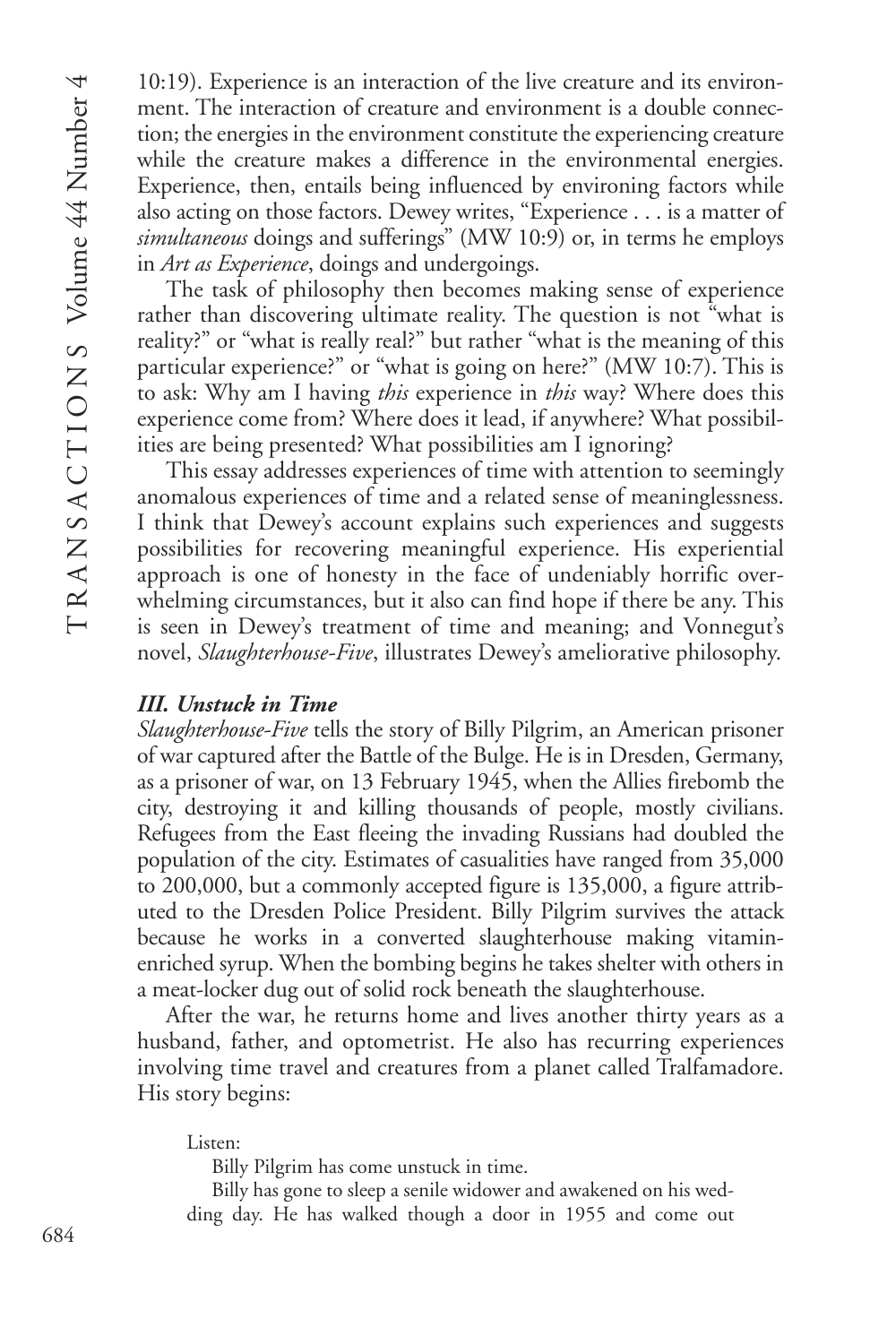another one in 1941. He has gone back and through that door to find himself in 1963. He has seen his birth and death many times, he says, and pays random visits to all the events in between.

He says.

Billy is spastic in time, has no control over where he is going next, and the trips aren't necessarily fun. He is in a constant state of stage fright, he says, because he never knows what part of his life he is going to have to act in next. [Vonnegut 1968, 23]

Billy Pilgrim experiences irregular temporal relations. He can recognize a sequence of events, but he is unable to distinguish temporal relations among them so that he might understand why one follows another. His experience is haphazard, disconnected, and thin on significance for his development as an individual.

Billy Pilgrim's experiences are not wrong or untrue, because the things experienced really are what they are experienced as—that is, frightening, disorienting, unpredictable, discontinuous. But this does not entail that his experiences mean what he thinks they mean, that his immediate sense of his experiences is the final word on their relations. In fact, he neglects certain relations and seems, to himself, to come unstuck in time.

Vonnegut's narrative strongly suggests that when Billy Pilgrim travels in time, physically he remains in the environment that prompted the experience of coming unstuck. The opening narration includes the expression "he says" three times, suggesting skepticism about Billy's account. Accounts of Billy's time travel show that he goes nowhere. The first time Billy Pilgrim comes unstuck in time he is fleeing pursuers with three other American soldiers until he stops running. "He was leaning against a tree with his eyes closed. His head was tilted back and his nostrils were flaring" (1968, 43). After this journey in time, Vonnegut writes, "somebody was shaking Billy awake. . . . He was back in World War Two again . . ." (1968, 47). Vonnegut gives no account of Billy surprising the other character by appearing out of thin air. Similarly, Billy, lying in a hospital bed, is visited by his daughter:

"Daddy—" she said tentatively. "Daddy—?" But Billy was ten years away, back in 1958. [1968, 188]

Billy Pilgrim's experiences need not be interpreted as experiences of time travel; rather one might suspect that he cannot make sense of temporal relations. He seems unable to answer these questions: Out of what do these experiences arise? Through what are they occurring? Toward what are they going? The questions do occur to him when he is in a prison camp and realizes he has "a new problem: Where had he come from and where should he go now?" (1968, 125). But he has no response other than to come unstuck in time a few moments later. Inability to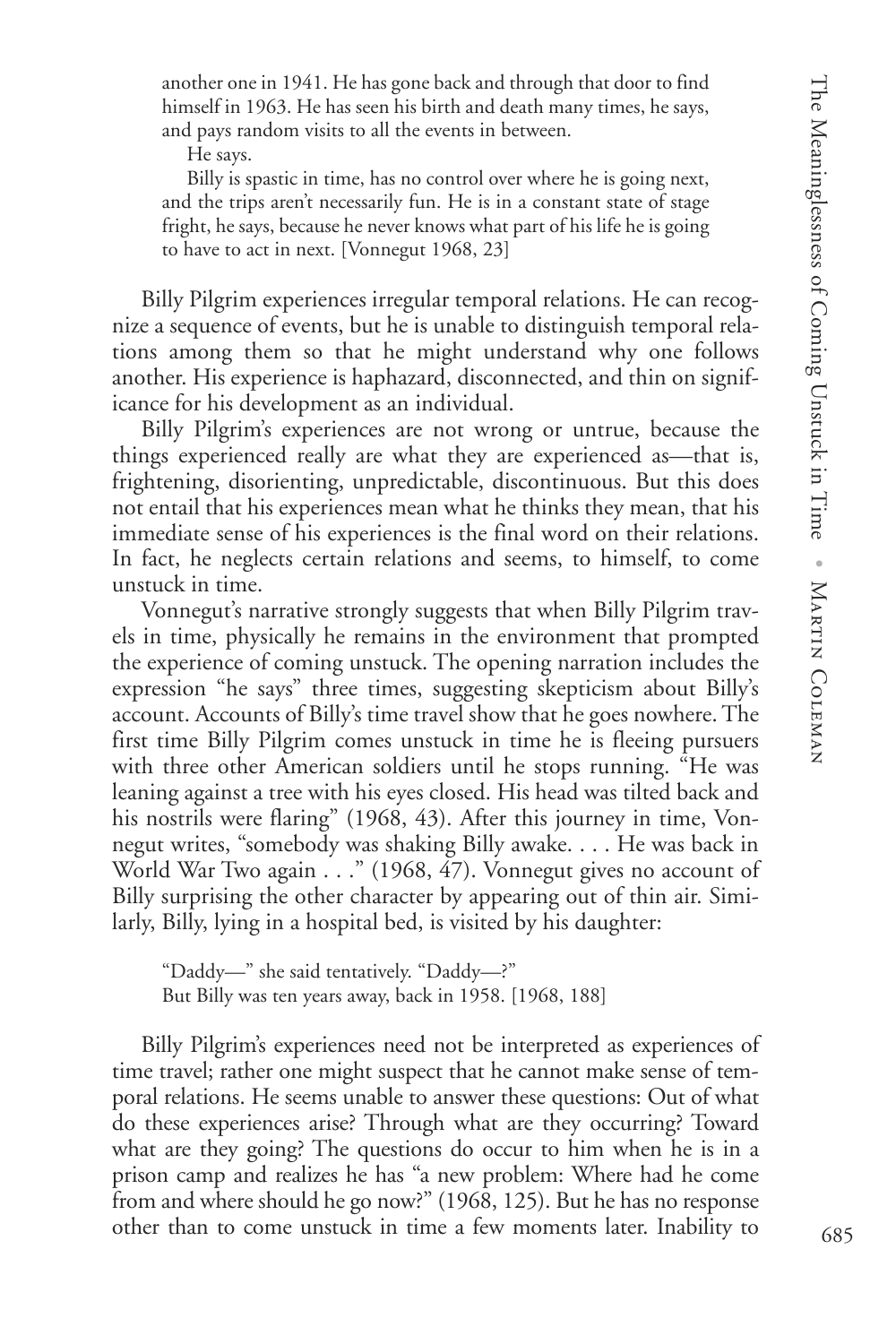answer these questions suggests neglect of relations that make experiences temporally meaningful. These are questions about the qualitative aspects of experience denoted by "past," "present," and "future."

## *IV. Experience and Knowledge of Time*

These questions ask after relations of experience understood as an interaction among existences. Dewey claims that every existence is an event (LW 1:63). This follows from his understanding of experience as an interaction of live creature and environing conditions. If existences were completely static they could not enter the relations that are experienced. Timeless, eternal, and unchanging entities lie outside of experience. So if we experience something as an existence, we experience it in ongoing interaction and process of becoming.

Furthermore, Dewey writes of existences that

Any becoming is from, to, through. Its fromness, or out-of-ness, is *its* pastness; its towardness or intrinsic direction, is *its* futurity; that through which the becoming passes is *its* presentness. No becoming can be perceived or thought of except as out of something into something, and this involves a series of transitions which, taken distributively, belong both to the 'out-of' and the 'into,' or from a 'through.' [LW 2:66]

Any change or transition has these qualities. This means that, in Dewey's words, "past-present-future are on the same level, because all are phases" of becoming (LW 2:66). These temporal qualities are on the same level, and not ontologically distinct categories.

Dewey's account postulating time as part of the experience of change contrasts with accounts that make time a container for events with parts distinct from one another. The difference in the two sorts of accounts suggests a shortcoming of the image of time as a stream of sorts, in which isolated entities might enter, exit, or jump about randomly. The image of time as stream supposes time as a medium separate from things that exist temporally. Dewey's account suggests that time does not consist of separate sections analogous to spatial divisions that a supposed traveler may pass to and from when he comes unstuck from the external bonds of time.

Following Dewey, time is better understood as an integral aspect of the interaction of things, as a quality of experience. Billy Pilgrim's story reveals something about the way he has his experiences, not an alien theory about time. Dewey's view does not make time any more subject to individual whims than are the ordinary and solid existences with which we regularly interact. The story of Billy Pilgrim shows this explicitly: Billy may disregard the temporal aspects of his experience, but he cannot do so without consequences.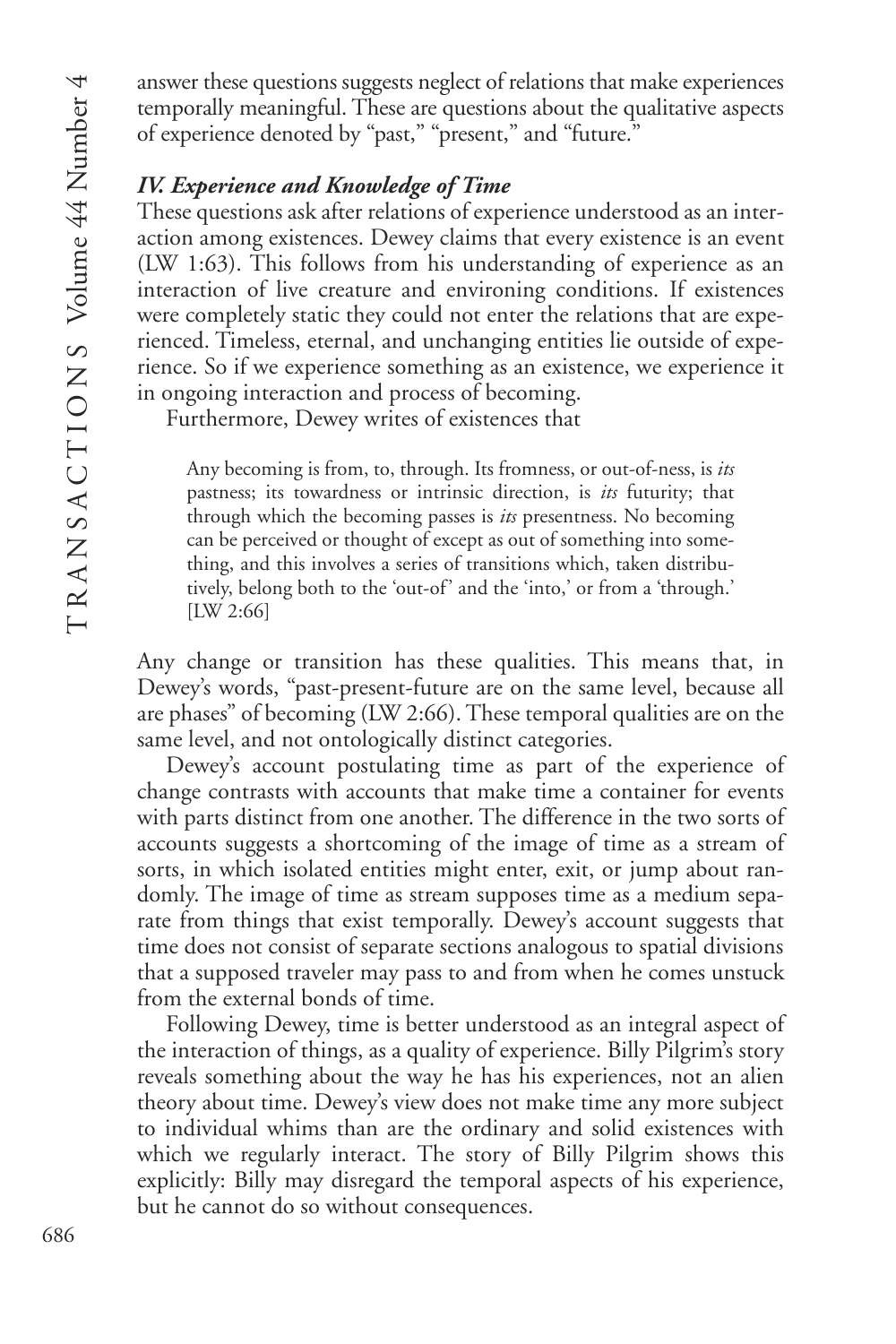Time, on Dewey's account, is not subjective, and stands in contrast to theories that claim that time is in the mind. Augustine gives such a theory—explaining time in terms of expectation, attention, and memory—and shows that the real problem lies in making knowledge the basis of time. The contrast is important because Billy Pilgrim appears to have knowledge of events and their sequence, and yet time still is problematic for him.

Augustine attempts to reconcile an eternal and timeless God with God's temporal creation by making knowledge the basis of time. He is trying to account for what it was that God created in making time and how God can be outside of it. The key role of knowledge in Augustine's account is made explicit when he characterizes God as a powerful mind that knows immediately that which a human can know only through expectation, attention, and memory (1961, 279). For God there is no change, no variation in feeling or sense as there is in the one who knows a temporal event. Because God is eternal, God's knowledge is unchanging; being outside of time means knowing everything immediately, without gaps or any process of comprehension. The tension between eternal God and temporal creation is resolved through knowledge.

Dewey does not have the theoretical constraints that come with the presupposition of an eternal being. This allows his account greater clarity than Augustine's: time for Dewey is objective. Augustine, in relegating time to knowledge of change removes it from the world. He writes, "I must not allow my mind to insist that time is something objective" (1961, 276). But for Dewey, since time is the experience of change, and experience is the interaction of creature and environment, time remains as objective as any natural existence. By rejecting tradition, doctrine, and superstition and assuming the naturalistic standpoint of science, Dewey provides an account of time that connects human creatures with the world; it is not burdened with the impossible task of connecting temporal creatures with something outside of time.

The problem that Augustine attempts to solve arises from assuming, in Dewey's words, "a knower in general, who is outside of the world to be known, and who is defined in terms antithetical to the traits of the world" (MW 10:23). This results in insoluble puzzles that seem only to keep intellectual wheels spinning far from any point of contact with the ground. The story of Billy Pilgrim shows the consequences of understanding time in terms of knowledge; it is precisely his insensibility to temporal experience, in spite of his knowledge of time measurements and of a comprehensive theory of time, that leaves his life chaotic and him "in a constant state of stage fright" (Vonnegut 1968, 23).

## *V. Fatal Dream*

Briefly, time is change. But in pursuing wisdom, important ideas cannot be stated briefly; and briefly stated ideas can be only suggestions,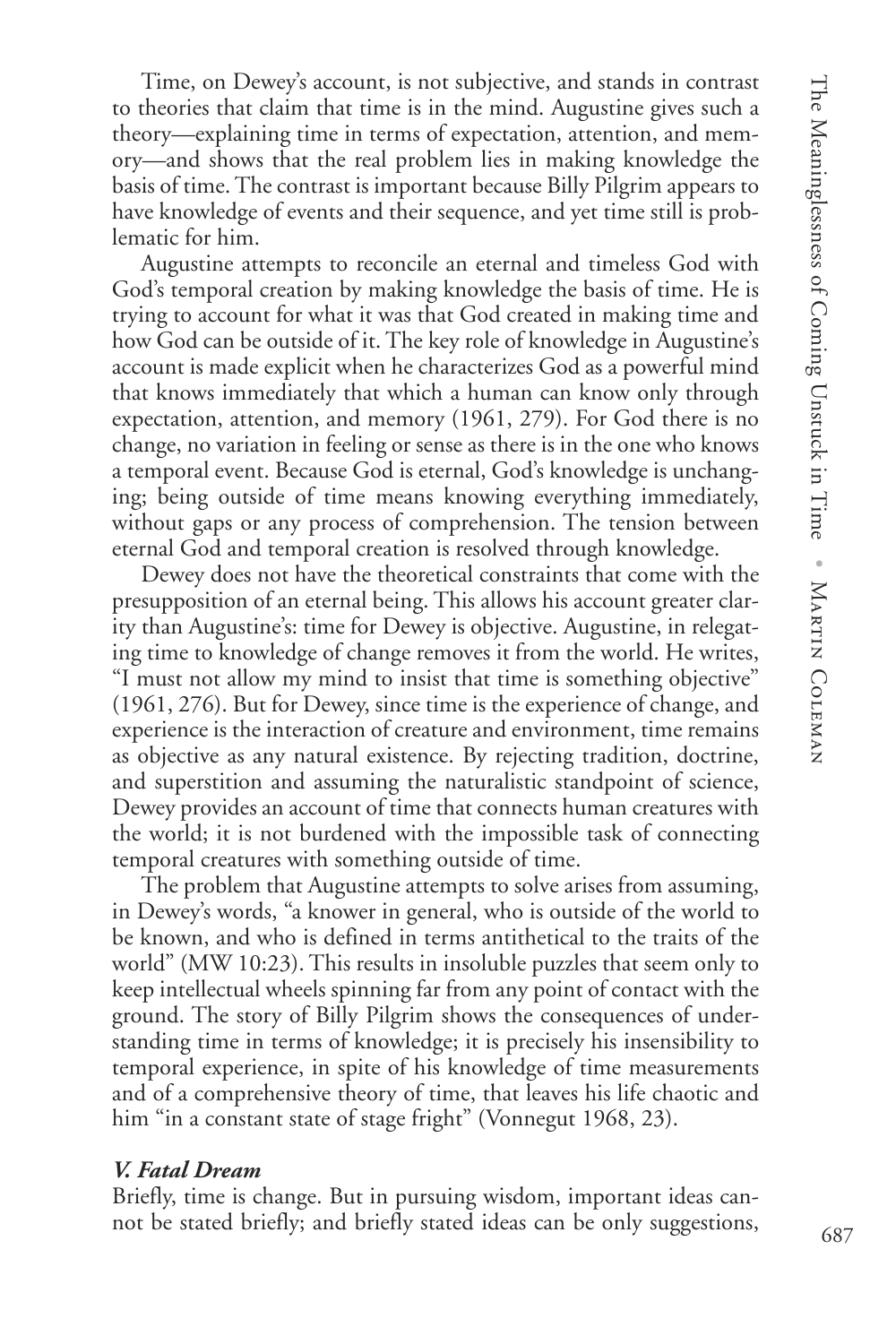signs, or indications of experiences that contain the possibilities of wisdom. So the whole story of time cannot be contained in pithy identities, spatial metaphors, or schemes of measurement. The story of time lies in experiences. Experiences have temporal relating qualities that are vital to making sense of one's experience. Dewey writes, "any experience of anything in being an experience of a becoming or event contains within itself qualities which are named pastness, presentness, and futurity" (LW 2:66).

According to this view, Billy Pilgrim's experiences can be understood and critiqued rather than either accepted at face value or rejected out of hand as unreflective episodes or private subjective aberrations. Certainly he reflects on his experiences and *tries* to make sense of them. And his experiences are real and objective; that is, they enter into interactions with others who shake him awake or speak to him tentatively. But his reflection is limited by his insensibility to temporal relations. He is ignorant of the meanings of his experience, that is, of how his experiences are related. Billy Pilgrim does his best to determine the meaning of his experiences, but his sense of coming unstuck in time and his postulation of time travel indicates an insensibility to experience just as do eternal philosophies and static logical systems purporting to give complete accounts of reality.

Because of Billy Pilgrim's insensibility to temporal relations, the past is lost to him; he is blind to the present, and the future is wholly inscrutable, bringing good fortune or pain unaccountably and mysteriously. He cannot identify past events of terror and helplessness that established his isolation; and so he cannot discriminate among events and make sense of them. In the present he is frequently unable to respond intelligently to situations that overwhelm him; his undiscriminating response is to leave them all behind, he says, for another situation in a different time and place. This response makes it impossible for him to even recognize a problem such that he could begin to envision a different future; the future never presents possibilities, only shocks.

Time is meaningless to Billy Pilgrim because he is unable to reliably relate experiences temporally. He does not feel the connections among his experiences; rather he feels disconnections and disorder absolutely. He cannot employ the notion of time in trying to make sense of his experiences. He uses verb tenses, can tell time, and obviously lives in time, but his response to such observations is that time is unreal. This is understandable: it is precisely change, the loss inevitably related to time, that has shaken Billy to the depths of his being. In denying the reality of time, he is trying to find a way to carry on in the face of the incapacitating loss and pain produced by the war. His response is rational and sane; unfortunately his particular method puts reason and sanity at great risk. This is because his response to his problematic situation is to deny experience, to end his experiment after one attempted solution.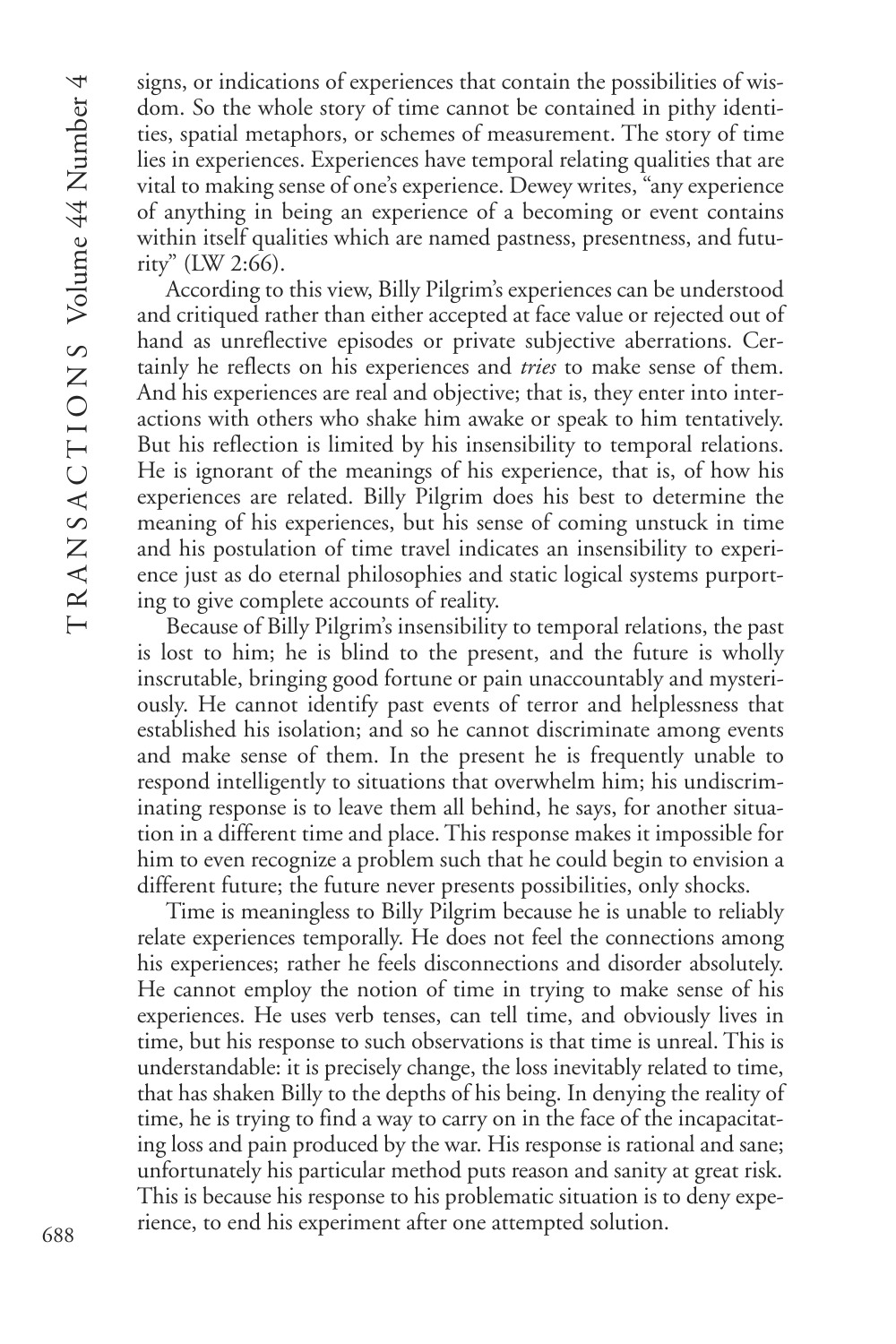Billy Pilgrim's denial takes the form of a revelation about the nature of time from the inhabitants of Tralfamadore. Billy explains that, according to the Tralfamadorians, "All moments, past, present, and future, always have existed, always will exist. The Tralfamadorians can look at all the different moments just the way we can look at a stretch of the Rocky Mountains, for instance. . . . It is just an illusion we have here on Earth that one moment follows another one" (Vonnegut 1968, 27). In Dewey's account this is a denial of time, because it is a denial of change, of interaction, and of possibility. The Tralfmadorian denial is made explicit in the words of one who says, "All time is all time. It does not change. It does not lend itself to warnings or explanations. It simply *is*" (Vonnegut 1968, 88).

The Tralfamadorian account of time recalls Augustine's characterization of God, who "[i]n the Beginning . . . knew heaven and earth, and there was no change in [God's] knowledge" (1961, 280). Just as God, being eternal, knows temporal creation entirely and immediately, Tralfamadorians have instantaneous comprehension of "all the different moments" (Vonnegut 1968, 27). They claim that experiences of out-of, through, and into are illusory. For a human being to assume the Tralfamadorian view suggests a privileging of ideas over experience, and the denial of experience. The only way for a human being to make sense of the Tralfamadorian view is to assume that time consists of what appears static, namely ideas or concepts abstracted from the flow of immediacy.

When something is discriminated from the flow of experience and named (when an event is set aside as an object), the named thing is assigned a more or less stable identity. This naming or characterization is an expedient for dealing with the onrush of experience, but it is a development out of experience, not the discovery of an entity existing prior to the inquiry that resulted in the characterization. This phase of experience is continuous with the activity of inquiring or knowing. Traditionally—and problematically—it has been detached and isolated from the more apparently transient phases of experience. In other words, the results of particular cases of inquiring have been hypostatized as eternal and unchanging knowledge independent of experience.

So when Billy Pilgrim adopts the Tralfamadorian view of time, he aligns himself with a traditional privileging of knowledge, wrongly understood, over concrete human experience. This explains how he can use verb tenses, tell time, and observe the conventions of temporal beings while simultaneously denying the reality of time. He follows Augustine who denies conventional designations of past, present, and future and advocates instead a present of past things, a present of present things, and present of future things; but who writes, "[i]ncorrect though it is, let us comply with usage" (1961, 269). Both can acquiesce to convention, which patterns and is patterned after experience,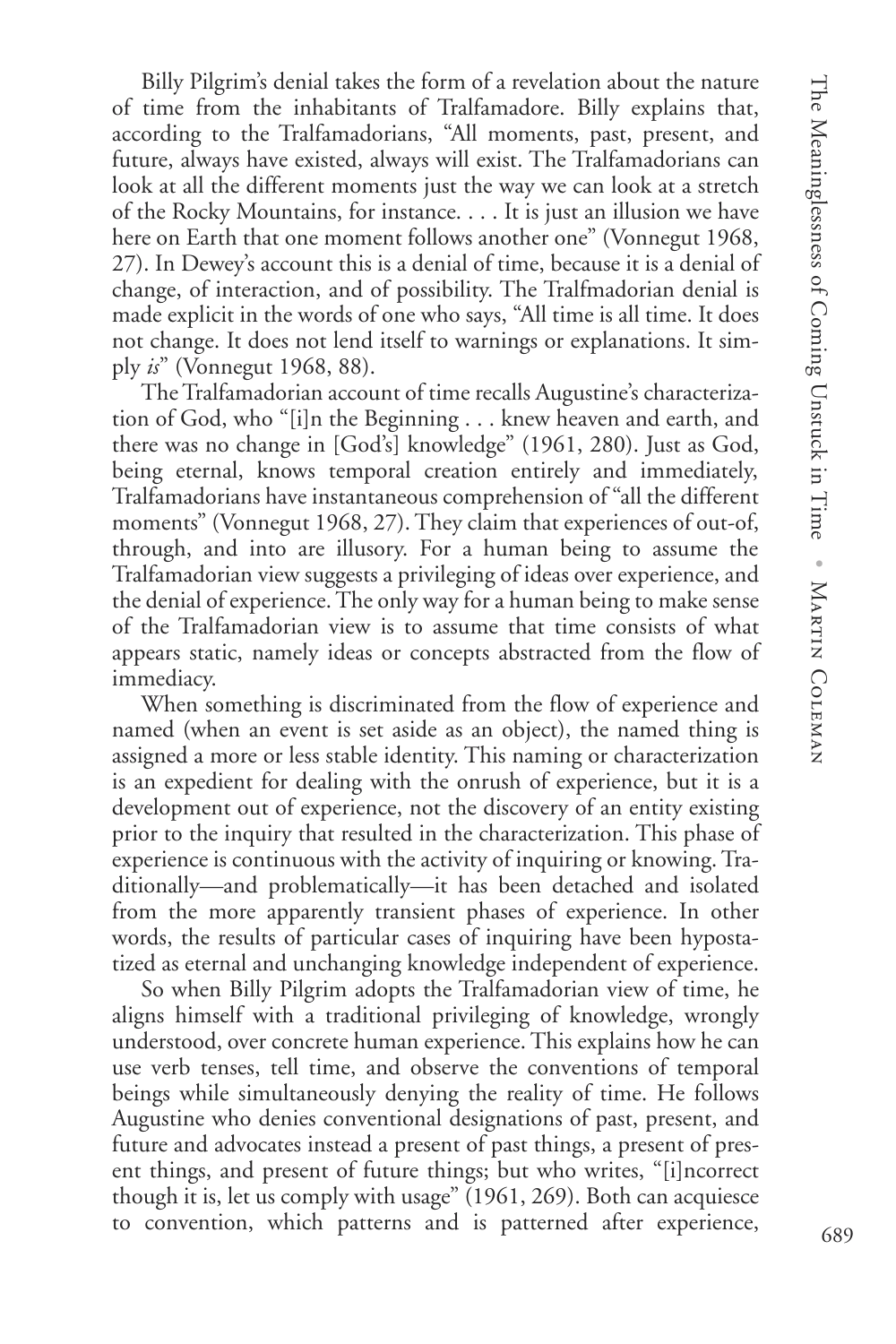because both think they possess knowledge, which outshines transient, variable experience. This is denial of experience, and the story of Billy Pilgrim's chaotic and disjointed life suggests the disastrous consequences of attempting to live an account of time that separates knowledge and experience.

Sometimes the Tralfamadorian account seems, like Dewey's account, to reject the idea of time as a separate medium, though this poses difficulties for an explanation of Billy Pilgrim's supposed time travel. The Tralfamadorians explain to Billy that individuals in particular moments of time are like bugs trapped in amber (Vonnegut 1968, 77). This suggests that we are inseparably stuck in the time we are in. The seeming incoherence of being simultaneously stuck and unstuck in time is further indication of the insanity of Billy Pilgrim's predicament. Ultimately, though, the main criticism of the Tralfamadorian account is its denial of change and experience.

The problem with the account adopted by Billy Pilgrim is not merely the contradiction it entails, as if logic were the final authority. The problem is that Billy neglects the conflict in his concrete experience, that is, the conflict between his reasonable attempt to eliminate terrifying situations and his isolating method of doing so. It is a conflict denied, a tension ignored. He neglects to ask, "What is going on here?" after his first answer (namely, that he is unstuck in time). This conflict has solidified into a permanent block on his relations with his environment. His experience and development is frozen, and he is lost in a dream—OR FATAL DREAM—which, as Lawrence Broer points out, is an anagram of the name of the planet Tralfamadore, the origin of Billy's theory of time (Broer 1994, 887). A dream is what Billy Pilgrim opts for in response to his frightful experiences. He adopts an account of time that assumes a mistaken conception of human knowledge and thereby rejects vital aspects of experience for a dream-like state devoid of temporal roots, significant experience, and meaning. He is calm and untroubled, but isolated from his own experience.

Billy Pilgrim says the most important thing he learned from the Tralfamadorians is the unreality of death. He explains,

When a Tralfamadorian sees a corpse, all he thinks is that the dead person is in bad condition in that particular moment, but that the same person is just fine in plenty of other moments. Now, when I myself hear that somebody is dead, I simply shrug, and say what the Tralfamadorians say about dead people, which is 'So it goes.' [Vonnegut 1968, 27]

Billy's view, to me at least, is understandable if not actually appealing, because the 'so it goes' attitude almost feels forced upon me in the face of overwhelming forces such as death or war or the machinations of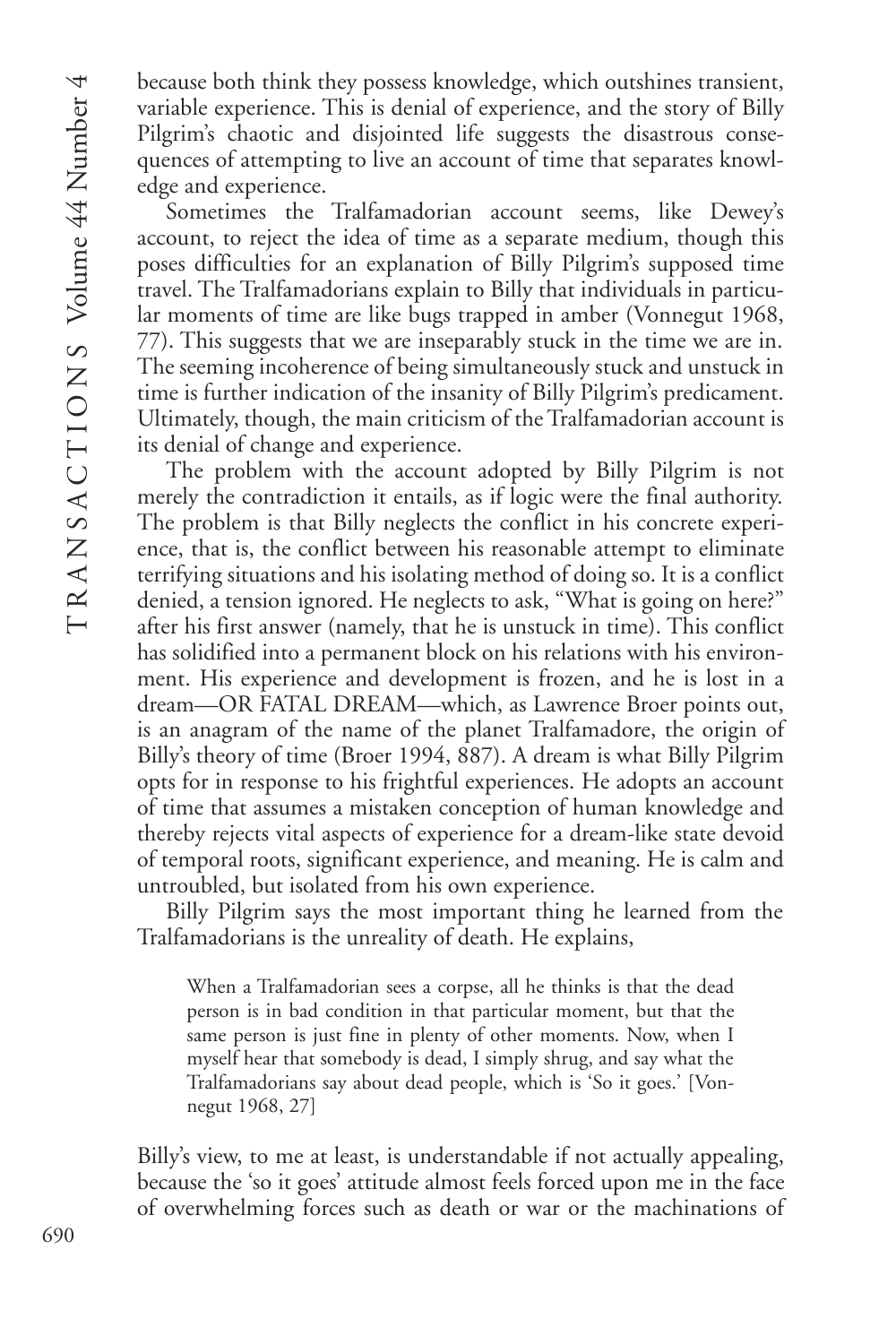gigantic organizations. What else can I say? But as Billy demonstrates, once adopted the attitude deadens discriminatory ability so that it becomes increasingly difficult to determine what is overwhelming and what is not. One gains a sense of peace in the world but loses his or her soul. Indeed, Billy Pilgrim succumbs and loses time, sanity, and individuality. He becomes a cosmic plaything.

Dewey illuminates the kind of loss Billy experiences, explaining that the denial of time entails the loss of individuality, because human individuality *is* the temporally related events that comprise biography; this history of changes makes the human individual unique. And this is a development in time, "not something given once for all at the beginning which then proceeds to unroll as a ball of yarn may be unwound" (LW 14:103). "Temporal seriality is the very essence . . . of the human individual" (LW 14:102). Dewey writes

Genuine time, if it exists as anything else except the measure of motions in space, is all one with the existence of individuals as individuals, with the creative, with the occurrence of unpredictable novelties. Everything that can be said contrary to this conclusion is but a reminder that an individual may lose his individuality, for individuals become imprisoned in routine and fall to the level of mechanisms. Genuine time then ceases to be an integral element in their being. Our behavior becomes predictable because it is but an external rearrangement of what went before. [LW 14:112]

Dewey is describing a life of mechanical monotony and meaninglessness. This is the life outside of time.

So, I understand Billy Pilgrim's predicament as a broadly human predicament. Part of being human is encountering overwhelming forces that threaten to destroy individuality and eliminate meaning. But the only options are not despair in the face of the fact or denial of the fact. There are possibilities other than various degrees of suicide or engaging in one of the endless varieties of denial, which range from Billy's fantasies about time to the misguided toughness of just getting over it, moving on, finding closure. Faithfulness to experience demands that we recognize the fact of overwhelming forces, but this alone is not the solution. The aim is to keep going, keep having meaningful experience, and keep growing as an individual.

This includes intelligently rejecting approaches that block experience and assume that the aim of human living is to find a secure, fixed order that eliminates all pain and loss. In fact, believing in such a fixed order of this sort solidifies pain and loss into an obstacle of experience, as Billy Pilgrim's denial of time shows. A different approach would admit that hurt and loss are real, but that the meanings of such facts may change and grow in time.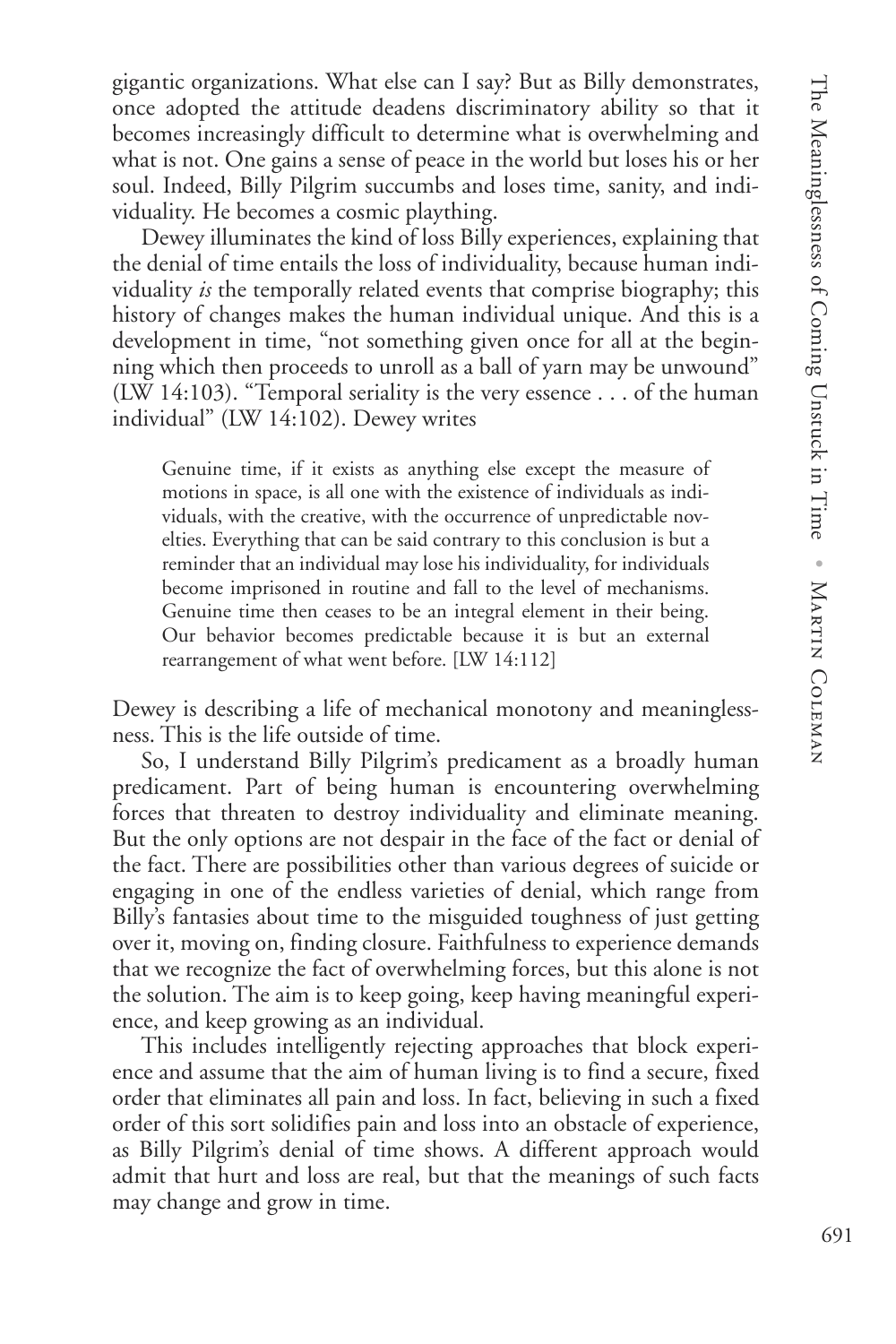I hardly think this different approach amounts to salvation. It is not always possible to keep going. That, in fact, is death. The point I am making is that it still may be worthwhile to distinguish between mortal life and the fact of death. I am not trying to deny the inevitability and finality of death; rather I am trying to figure out how to live well if possible.

# *IV. Keeping Going and Making Meaning*

Keeping going means continuing to have meaningful experiences, but this is what appears to be obstructed by the fact of overwhelming forces. So the question becomes how one has meaningful experience when that experience is obstructed. And the answer is not by changing unchangeable facts, but rather by continuing to explore meanings of such facts and more importantly the possibilities in one's experience. Vonnegut's novel is an example of such exploration, and therefore illustrates Dewey's suggestion to take experience seriously. Vonnegut does not tell any secrets of salvation, which is not possible. Rather he tells a story. And, following Dewey, I think this is what empirical method consists in. This is how we make meaning, how we make sense of experience, and how we inquire into what is going on here.

Dewey writes that "a meaning is a method of action, a way of using things as means to a shared consummation" (LW 1:147). Meaning is a way of acting that is a means to a shared experience, to a common point of view, to an agreed-upon conception of things. It is primarily active and social; that is, it assumes interaction with other human beings. Experience is made meaningful when one can express the connections experienced and enrich human understanding of what is going on here.

Dewey's empirical method in philosophy aims at this sharing of meaning. He suggests how it does so by employing the image of a road map. He writes that empirical method

places before others a map of the road that has been traveled; they may accordingly, if they will, re-travel the road to inspect the landscape for themselves. Thus the findings of one may be rectified and extended by the findings of others, with as much assurance as is humanly possible of confirmation, extension and rectification. [LW 1:34]

Meaning is made as we communicate our experiences. This is as true in science as in art, and the image of the road map is meant to suggest laboratory reports and logic proofs as well as poems and paintings. Each one, different in scope and context from the others, is a way of presenting the results of some experience as a means to further experience.

The idea is that one convinces others not by cogency of argument but by presenting a course of doings and undergoings that lead to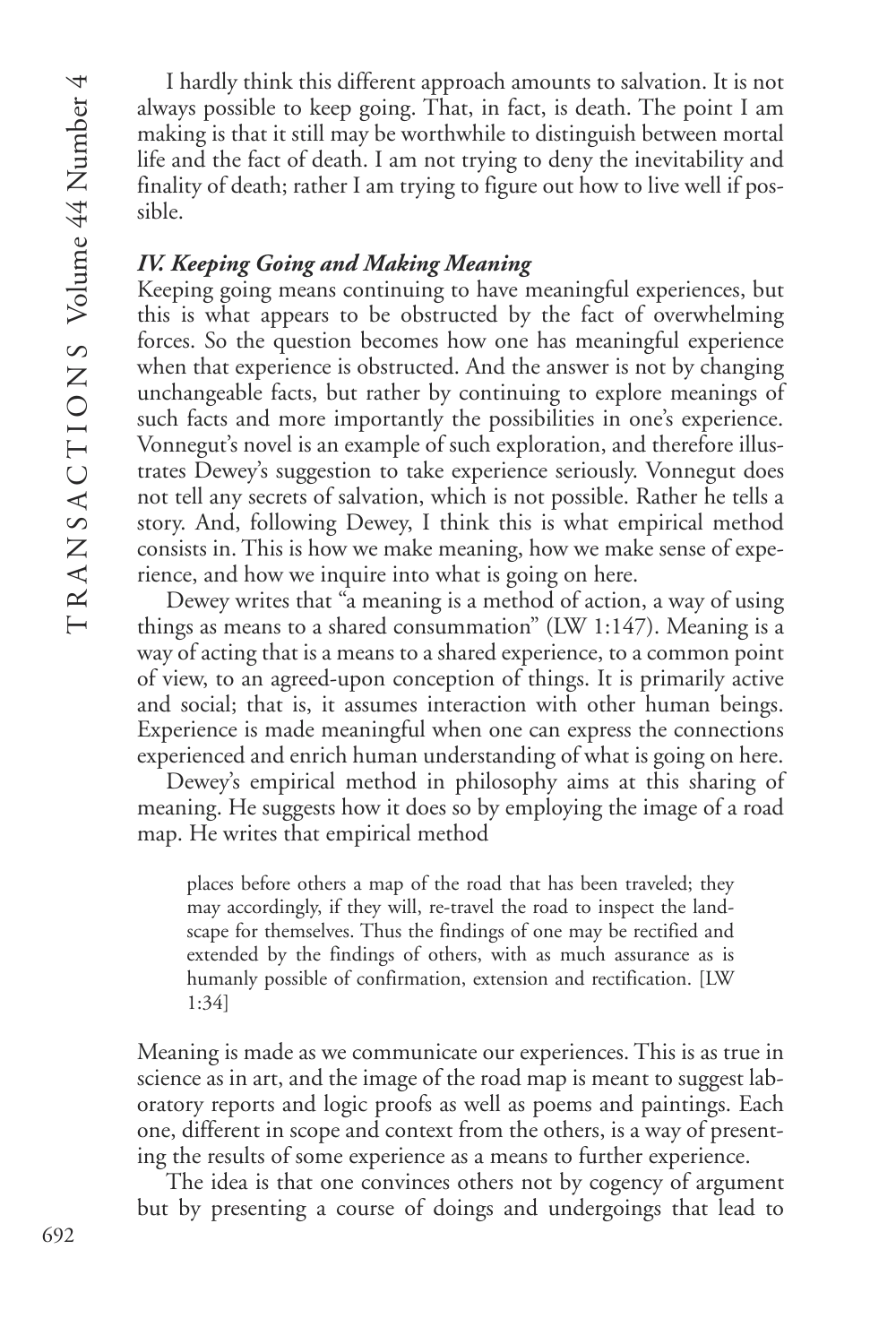further experiences. The offered road map is really an invitation to follow the same course and learn for oneself. Of course, the map is made according to the eccentricities of the author, but this is no fatal flaw if they are acknowledged. On the other hand, if a map is claimed to be the only way things can be, any invitation to follow that map sets a trap. The document becomes propaganda, and the meanings are shallow because imposed rather than made freely.

Vonnegut's novel is a road map. He is explicit that the book grows out of his own experiences in World War II. His novel is about the pain of those experiences and the novel itself is an attempt to find a way meaningfully to go on while acknowledging that pain. The strange conceit of time-travel is not a gimmick; it is a way to express deep conflicts in experience. Reading itself may constitute an experience, and the author intends by that means to share with the reader aspects of the author's experience: the conflict, the absurdity, the isolation, the violence done to reason and understanding. He declares no doctrine; he invites the reader to glean what insights he or she can from the immediate experience of the work.

One example of how Vonnegut's novel makes meaning out of stubborn fact comes from the use of the phrase, "So it goes." As noted, critics have read the phrase as an expression of Vonnegut's own fatalism or nihilism. For example, David Goldsmith invokes the phrase when characterizing *Slaughterhouse-Five* as resigned and lacking the ironic indignation of earlier works by Vonnegut (Goldsmith 1972, 29). Even if the phrase is not read as an expression of Vonnegut's own sentiments, its function is not always fully grasped. Patrick Shaw mentions the phrase as an indicator of the loss of responsibility for violence (Shaw 2000, 111–12). Jerome Klinkowitz, though he does not assign passive acceptance to the author, seems to read the phrase as an expression of our verbal helplessness in the face of violence and massacre (2001, 123). The phrase may function in these latter two ways, but it also does more.

As noted above, Billy Pilgrim, following the Tralfamadorians, uses the phrase whenever he encounters a dead person. And throughout the narration the phrase appears after any mention of death, including the crucifixion of Christ, the bombing of Dresden, the practice of lynching, the explanation of torture devices, and the death of the novel. When used by the Tralfamadorians or Billy Pilgrim the phrase does indeed have the fatalistic aspect that Vonnegut's critics want to attribute to the author. But the novelist is not his characters, and it is incorrect to read "So it goes" as fatalistic when employed by Vonnegut himself in the narration of the novel.

Peter Reed, in his essay "The End of the Road: *Slaughterhouse-Five, or The Children's Crusade*," suggests that Vonnegut takes up the expression "So it goes," with which Billy Pilgrim's encounters with the world stop, and begins again, making new meanings unimaginable to Billy.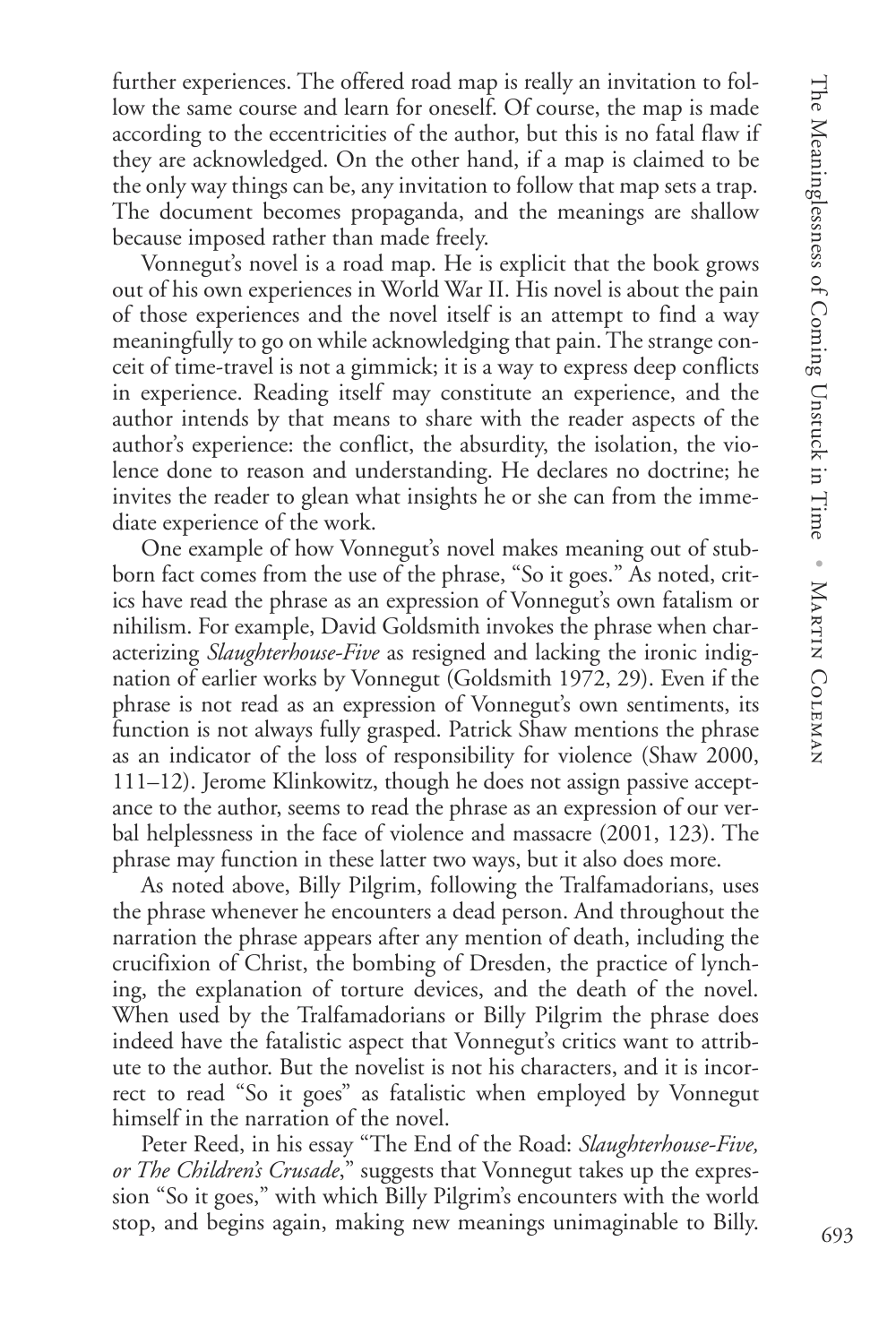On Reed's view Vonnegut's repetition throughout the novel of "So it goes" has the opposite effect of Billy Pilgrim's usage. Reed observes that "So it goes" becomes an "incremental refrain, building meaning with each restatement." It may seem funny or ironic the first time but it becomes increasingly irritating and irreverent. Reed thinks this irritation is the right response because the phrase has become a pointer to another death or atrocity and emphasizes what otherwise runs the risk of being overlooked. Reed writes, "'So it goes,' initially almost a shrugging acceptance of the inevitable, becomes a grim reminder meaning almost the opposite of what it says, and finally another more poignant kind of expression of the inevitable. . . . the device which had first brought smiles leaves us close to tears" (Reed 2001, 25).

Vonnegut the novelist keeps going where Billy Pilgrim the character is frozen like a bug in amber. Vonnegut appropriates the seemingly fatalistic phrase, "So it goes," and reloads it with new meaning, namely the meaning of an increasingly conspicuous indicator of the loss of human connection. The repetition of the phrase and the accumulated meaning demonstrate the inescapably temporal aspect of experience its meaning does not remain static and in fact grows as it recurs in the novel. Vonnegut exploits the temporal aspect of experience to defend against inhumanity.

Hence, Vonnegut's effort to tell a story exemplifies how to keep going while acknowledging the fact of overwhelming forces. It may tell the story of what happens when one gives up time, but the novel itself does not follow the Tralfamadorian view. Compare Vonnegut's novel to the characterization of a Tralfamadorian novel: in *Slaughterhouse-Five*, Vonnegut writes about the Tralfamadorians transporting Billy Pilgrim to their planet. During the trip Billy examines some Tralfamadorian novels. He cannot decipher the language, but he can inspect the layout: "brief clumps of symbols separated by stars." The clumps of symbols remind Billy of telegrams, and his Tralfamadorian companion explains, "each clump of symbols is a brief, urgent message—describing a situation, a scene." The Tralfamadorians read the messages simultaneously. The different messages bear no relation to each other, but the Tralfamadorian author selects them so that when looked at all at once "they produce an image of life that is beautiful and surprising and deep. There is no beginning, no middle, no end, no suspense, no moral, no causes, no effects. What we love in our books are the depths of many marvelous moments seen all at one time" (1968, 88).

In his insightful essay, "The 'New Reality' of *Slaughterhouse-Five*," James Lundquist claims that "*Slaughterhouse-Five* is an approximation of [a Tralfamadorian] novel" (2001, 45). However, Vonnegut's novel is Tralfamadorian in the same way that Vonnegut's use of "So it goes" is fatalistic; which is to say that ultimately it is not. In both cases Vonnegut takes up materials provided by Billy Pilgrim, but he transforms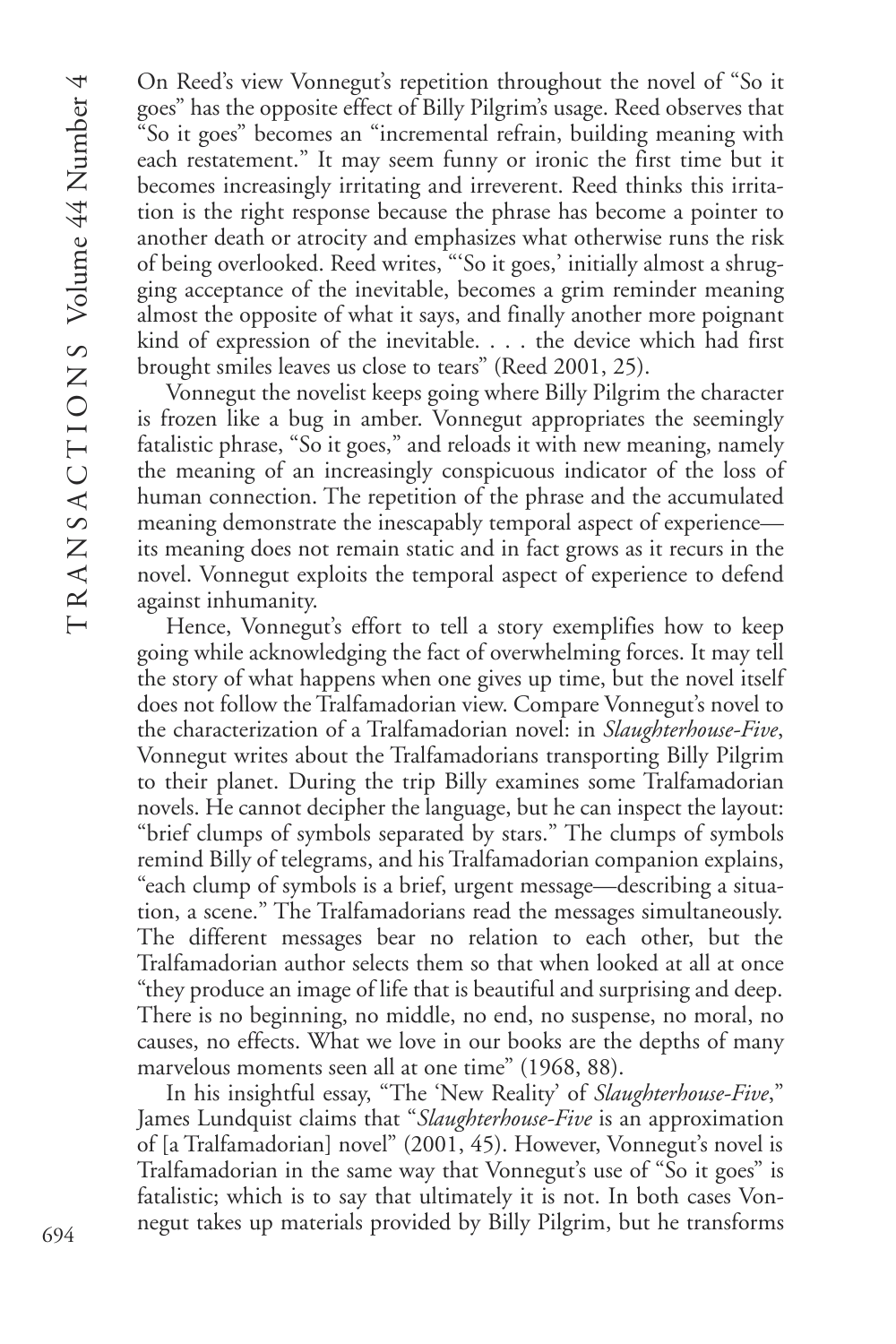them in an attempt to show the possibility of a life different from Billy's.

According to Lundquist, *Slaughterhouse-Five* approximates a Tralfamadorian novel in dividing chapters into short sections resembling clumps, in seeming to present many moments simultaneously through the conceit of time travel, and in eliminating suspense (for example, time travel reveals the fate of Billy Pilgrim (Vonnegut 1968, 141) and even the entire universe—the Tralfamadorians blow up the universe while experimenting with new fuels for their space craft (Vonnegut 1968, 117)). In this way, thinks Lundquist, Vonnegut's novel responds to the loss of certainty resulting from modern physical theory, specifically the idea that matter is an event such that things are histories and not entities to which things happen (entities like billiard balls knocked around a table). Lundquist sees Vonnegut overcoming the loss of metaphysical stability by creating a new novel form appropriate to the "new reality." Lundquist writes, "through the constant movement back and forth in time that constitutes Vonnegut's narrative, we see Billy becoming his history, existing all at once, as if he is an electron. And this gives the novel a structure that is, to directly state the analogy, atomic" (1968, 46). Vonnegut's new form provides stability where there is none.

Lundquist's point is that Vonnegut simulates the impossible Tralfamadorian structure and creates a new novel structure that "enables him to overcome the problems of change, ambiguity, and subjectivity involved in objectifying the events surrounding the fire-bombing of Dresden and the involvement of Billy Pilgrim and the author in them" (Lundquist 2001, 46). But to follow the Tralfamadorians in confronting the problems of change, ambiguity, and subjectivity is to *deny* change, ambiguity, and subjectivity. This is the strategy of Billy Pilgrim, not Vonnegut.

Lundquist argues that the similarities of *Slaughterhouse-Five* to a Tralfamadorian novel mark a move in the direction of the Tralfamadorian approach to contingency. I claim that the similarities are the result of Vonnegut beginning at the isolated and meaningless place that Billy Pilgrim winds up in after the war, but the novel marks Vonnegut's attempt to escape the paralysis of being unstuck in time. Where Lundquist sees Vonnegut moving the human novel in the direction of the Tralfamadorian novel, I see the opposite. I see Vonnegut moving away from frozen relations, isolation, and fatalism toward human connection and the possibility of richer experience. I see Vonnegut moving away from the meaninglessness of massacre in a more humane direction.

In Lundquist's words, Vonnegut "shows us . . . how it is possible to gain a sense of purpose in life by doing what Billy Pilgrim does" (Lundquist 2001, 52). I agree that Vonnegut presents Billy Pilgrim's life fairly and sympathetically, but his novel presents it in a context broader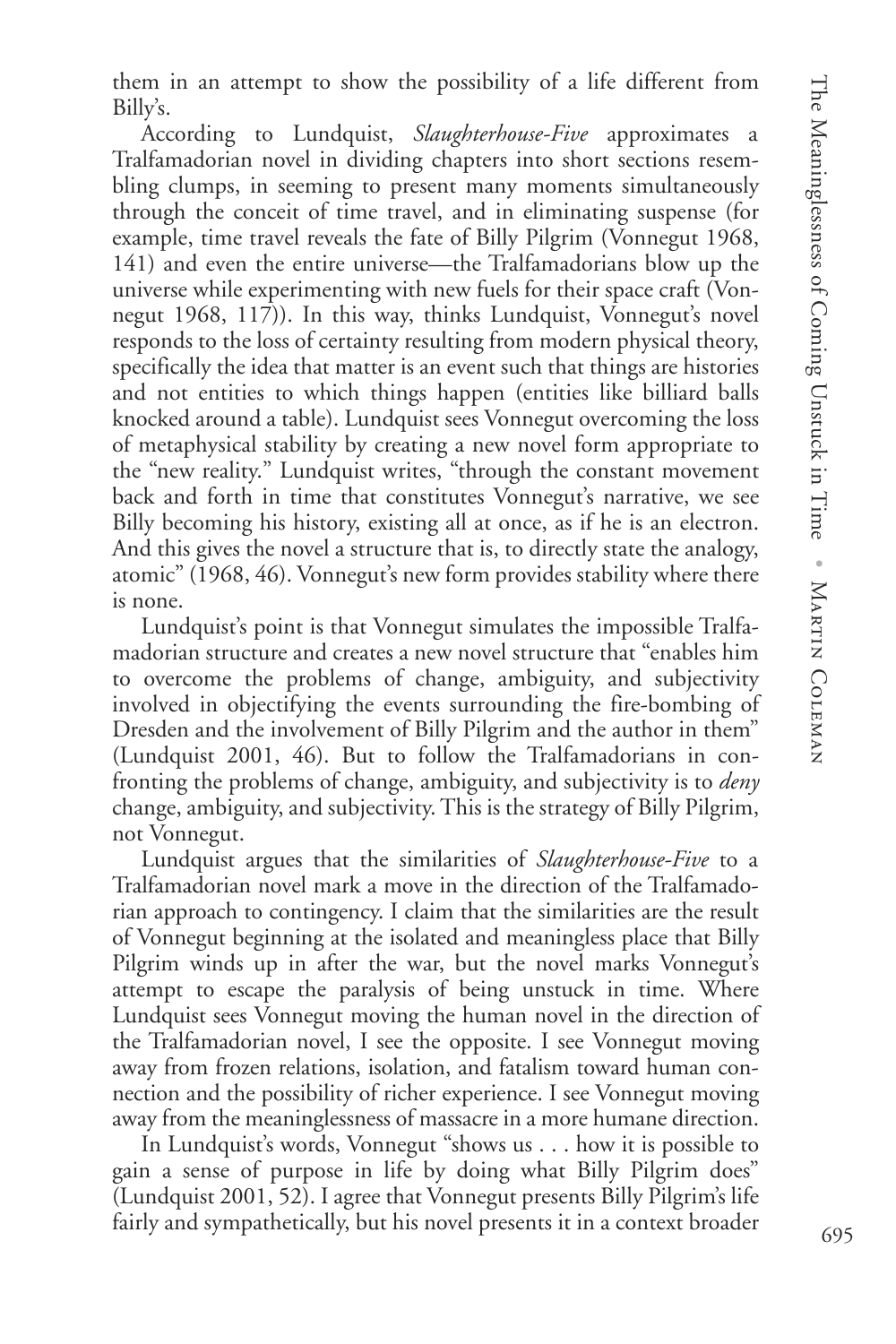than Billy enjoys in his reflections. Vonnegut is not advocating Billy's way of life; he is presenting it as an option among others. Billy sees no other options. Indeed, Billy claims he brings the *truth* about the unreality of time to humans (Vonnegut 1968, 28, 199); for Billy there are no other options. Vonnegut's novel is not so dogmatic. Unlike the message Billy brings, everything Vonnegut says "is horseshit" (1976, 239).

*Slaughterhouse-Five* is not a Tralfamadorian novel; rather, Vonnegut offers the reader a temporal or serial experience. The actual novel rejects the method of Billy Pilgrim, while always remaining sympathetic to him, as it must. Billy Pilgrim may deny experience, but our experience cannot deny him. His experiences are real and cannot be rejected as unimportant simply because the methods leading to them might be rejected. Vonnegut understands this and offers Billy Pilgrim as a way, among others, to deal with loss and pain. Vonnegut draws the map, and you can follow if you will. The story suggests it to be a self-limiting journey. But despite Vonnegut's insights or mine or yours, others may find it the only option open to them. It seems extremely unlikely that the novel could have been written by rejecting the experience of Billy Pilgrim out of hand the first time it presented itself as a possibility.

The upshot of this is that it is vitally important to tell the stories of our own experiences, to others certainly, but above all to ourselves. This is how philosophy performs its functions: Philosophy is not a problem solver; it is vision, imagination, reflection (MW 10:46). It is the habitual practice of asking what is going on here. The failure to do so results in a loss of individuality and meaning. Vonnegut shows how art is especially helpful in this regard. Dewey concurs: he writes that art discloses the individuality of the artist but also manifests "individuality as creative of the future, in an unprecedented response to conditions as they were in the past" (LW 14:113). Art shows how things could be different, and a great virtue of Dewey's philosophical outlook is that it allows for difference and the possibility of making a difference. Hence, Dewey explicitly rejects the notion that "the self is a stranger and pilgrim in this world" (MW 10:25); he rejects the notion that the individual is "an unnaturalized and unnaturalizable alien in the world" (LW 1:30). We are part of the world, we are in the mix, and we have genuine creative possibilities.

> Indiana University Purdue University Indianapolis *martcole@iupui.edu*

#### **NOTES**

1. Earlier versions of this essay were presented at St. Andrews Presbyterian College in 2005 and at the meeting of the Society for the Advancement of American Philosophy in 2006 in San Antonio, Texas. I am grateful to Robin L. Condon for helpful comments on this essay.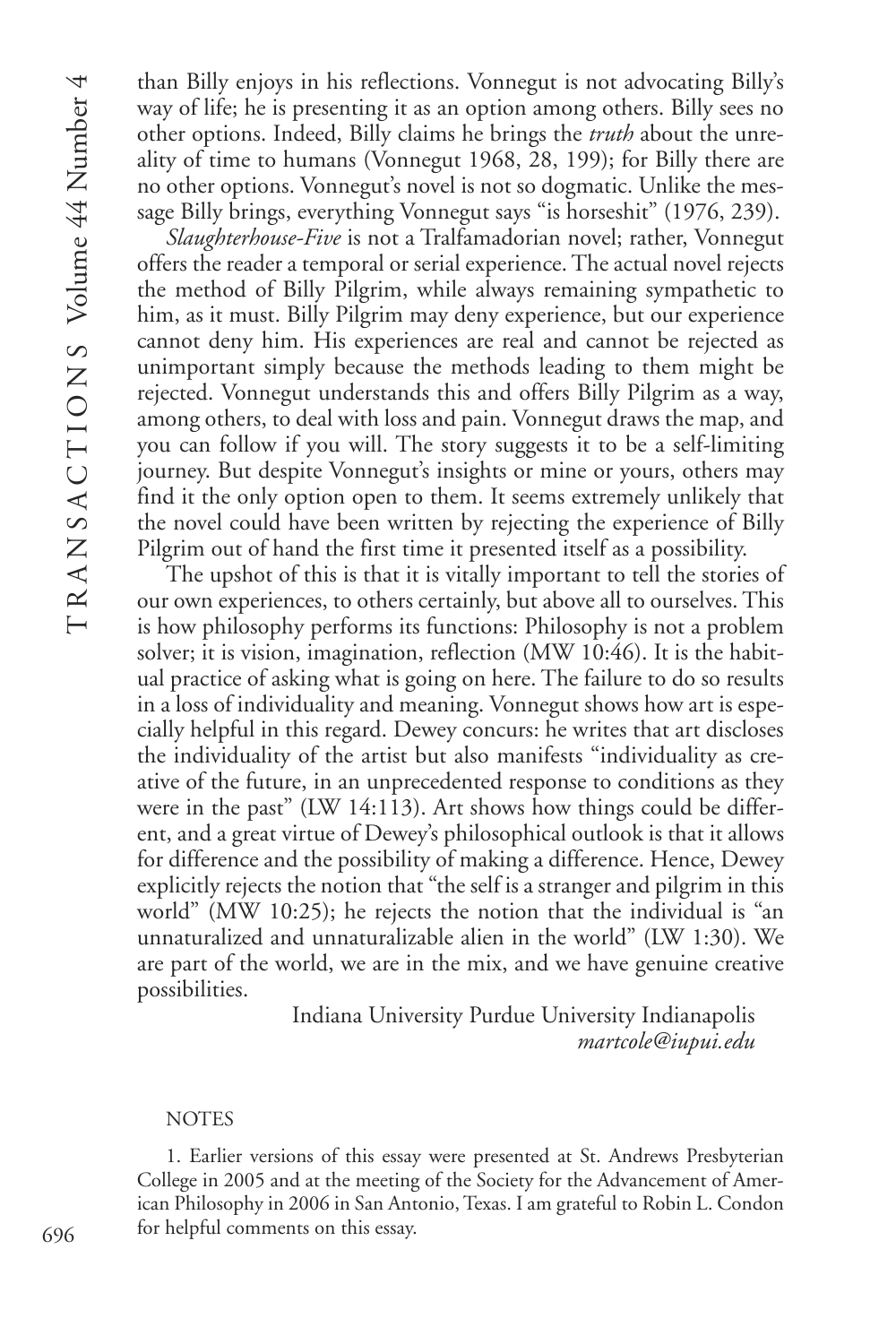2. References to John Dewey's correspondence are to *The Correspondence of John Dewey, 1871–1952*, vols. 1–3, rev. ed., ed. Larry A. Hickman (Charlottesville, Va,: Intelex, 2005). A particular letter is cited by the date of the letter followed by the document number set off in parentheses or brackets. For example, 1904.11.21 (00902).

3. See also Ryan 122, 155; Martin 180–83, 228–31. Ryan characterizes the deaths as "two catastrophes that did so much to destroy Dewey's domestic happiness" (Ryan 122). See Dalton 115–16 for discussion of Dewey's literary expression of powerful emotions in his poetry.

4. Standard references to John Dewey's works are to the critical edition, *The Collected Works of John Dewey, 1882–1953*, edited by Jo Ann Boydston (Carbondale and Edwardsville: Southern Illinois University Press, 1969–1991), and published as *The Early Works: 1882–1898* (EW), *The Middle Works: 1899–1924* (MW), and *The Later Works: 1925–1953* (LW). These designations are followed by volume and page number. For example, page 32 of volume 14 of the *Middle Works* is cited as "MW 14:32.

#### REFERENCES

- Augustine, Saint. 1961. *Confessions*. Translated by R. S. Pine-Coffin. Middlesex, England, and New York: Penguin Books.
- Bennett, Jonathan. 2004. "Time in Human Experience," *Philosophy* 79 (2): 165– 83.
- Bloom, Harold, ed. 2001. *Kurt Vonnegut's "Slaughterhouse-Five*." Philadelphia: Chelsea House Publishers.
- Boisvert, Raymond. D. 1999. "The Nemesis of Necessity: Tragedy's Challenge to Deweyan Pragmatism," in *Dewey Reconfigured: Essays on Deweyan Pragmatism*, ed. Casey Haskins and David I. Seiple, 151–68. Albany: State University of New York Press.
	- ———. 2001. "Updating Dewey: A Reply to Morse," *Transactions of the Charles S. Peirce Society* 37 (4): 573–83.
- Broer, Lawrence. 1994. *Sanity Plea: Schizophrenia in the Novels of Kurt Vonnegut*. Tuscaloosa: University of Alabama Press.

———. 2001. "*Slaughterhouse-Five*: Pilgrim's Progress," in Bloom 2001, 67–79.

Dewey, John. 1984. "Events and the Future," in vol. 2 of *The Later Works: 1925– 1953*, ed. Jo Anne Boydston, 62–68. Carbondale and Edwardsville: Southern Illinois University Press.

———. 1980. "The Need for a Recovery of Philosophy," in vol. 10 of *The Middle Works: 1899–1924*, ed. Jo Anne Boydston, 3–48. Carbondale and Edwardsville: Southern Illinois University Press.

-. 1977. "The Postulate of Immediate Empiricism," in vol. 3 of The Mid*dle Works: 1899–1924*, ed. Jo Anne Boydston, 158–67. Carbondale and Edwardsville: Southern Illinois University Press.

———. 1991. "Time and Individuality," in vol. 14 of *The Later Works: 1925– 1953*, ed. Jo Anne Boydston, 98–114. Carbondale and Edwardsville: Southern Illinois University Press.

———. 1989. *Art as Experience*. Vol. 10 of *The Later Works: 1925–1953*, ed. Jo Anne Boydston. Carbondale and Edwardsville: Southern Illinois University Press.